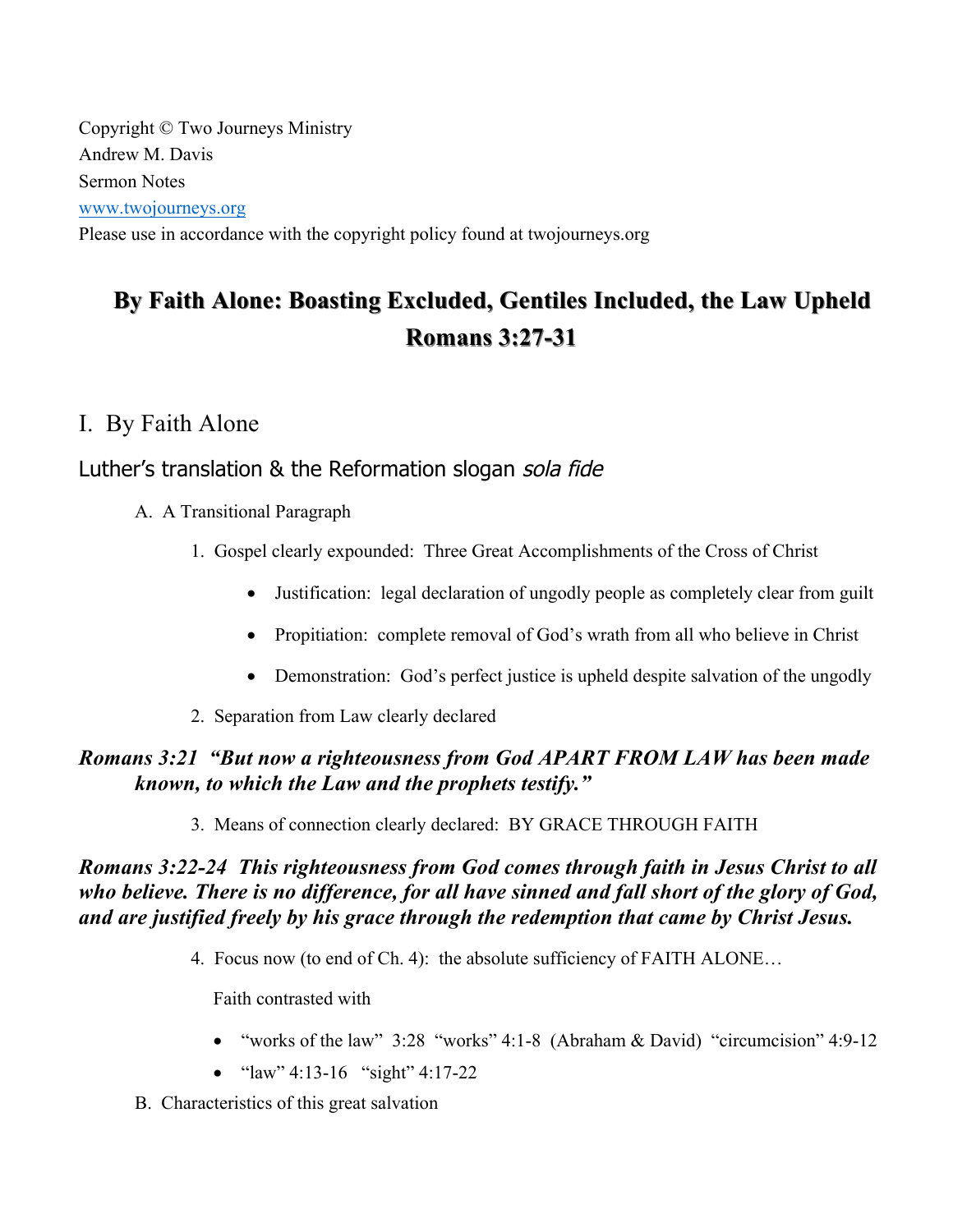1. Asserts the love of God

#### BUT this theme more fully developed in Romans 5

#### *Romans 5:8 "But God demonstrates his own love for us in this, while we were still sinners, Christ died for us."*

2. Asserts the justice of God (vs. 25-27)

#### Now, three additional aspects to complete this Gospel

Excludes all boasting Includes Gentiles  $&$  Jews alike Establishes the Law

#### II. Faith Alone Excludes Boasting

## *vs. 27-28 "Where then is boasting? It is excluded. On what principle? On that of observing the law? No, but on that of faith. 28 For we maintain that a man is justified by faith apart from observing the law."*

- A. Paul's Concern Over Boasting
	- 1. Word usage in Paul's writings
		- a. spoke of the concept at least 55 times!
		- b. root idea: "to glory in" or "to put reliance on"
		- c. some boasting is good, even commanded

#### *1 Corinthians 1:31 "Let him who boasts boast in the Lord."*

#### *Galatians 6:14 "May I never boast except in the cross of our Lord Jesus Christ, through which the world has been crucified to me, and I to the world."*

#### *2 Corinthians 12:9 "My grace is sufficient for you, for my power is made perfect in weakness." Therefore I will boast all the more gladly about my weaknesses, so that Christ's power may rest on me.*

- d. the issue here: boasting before God on Judgment Day
- 2. Paul the ladder climber: boasting fueled it all
	- a. putting together a spiritual resumé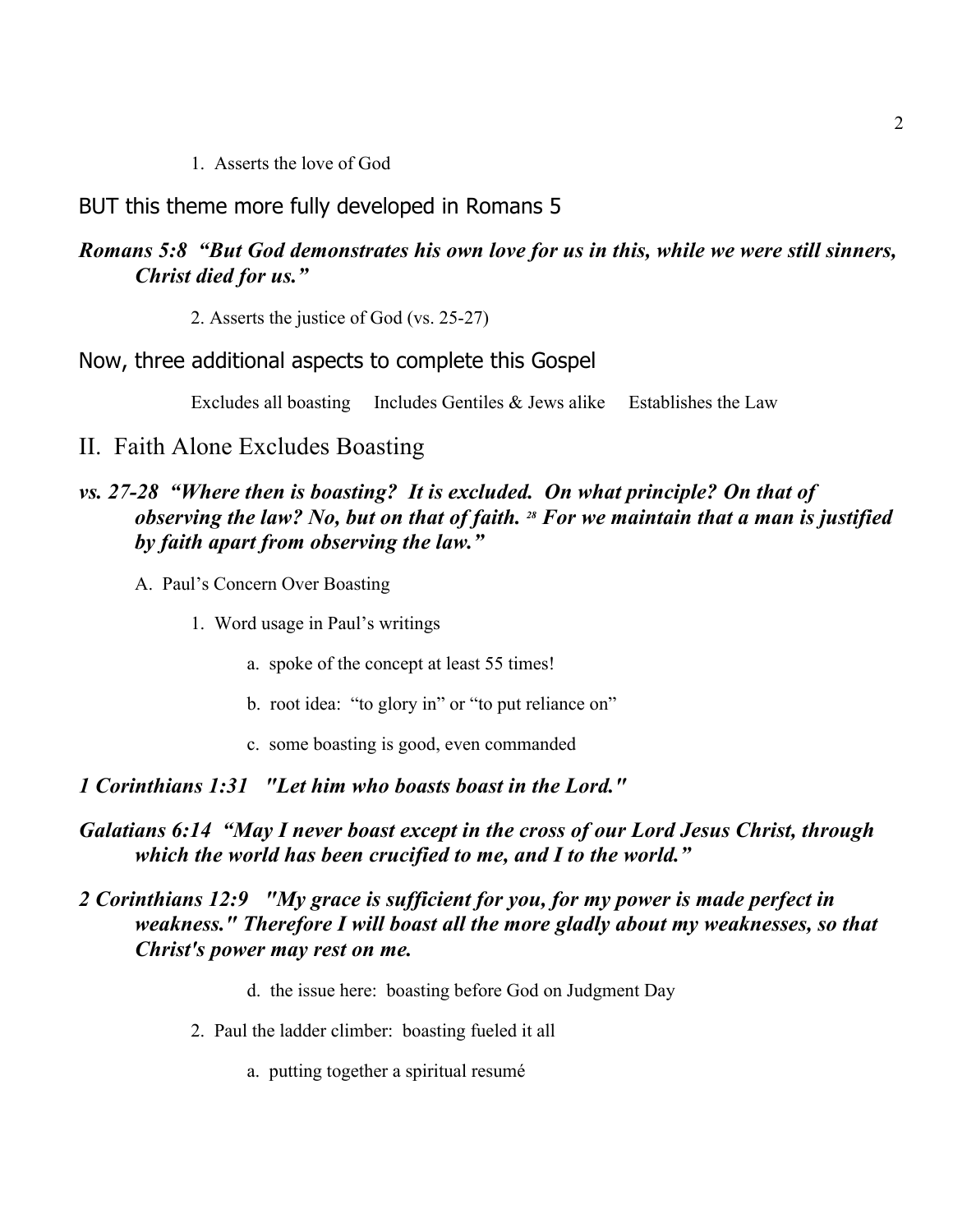b. Paul's example of boasting

*Philippians 3:4-6 "If anyone else thinks he has reasons to put confidence in the flesh, I have more: circumcised on the eighth day, of the people of Israel, of the tribe of Benjamin, a Hebrew of Hebrews; in regard to the law, a Pharisee; as for zeal, persecuting the church; as for legalistic righteousness, faultless."*

It's all RUBBISH… it will gain nothing but wrath on Judgment Day!!!

- 3. Jewish boasting an issue: Romans 2:17 "You boast about God…"
- 4. Greater issue: personal boasting before God

## *Romans 4:2 "If Abraham were justified by works, he had something to boast about; BUT NOT BEFORE GOD!!!"*

Like a peddler peddling wares, we step up to God's throne of judgment and start making our boasts... "I did this, I did that..." That boasting leads straight to hell!!!

- B. Why God HATES Boasting
	- 1. God utterly despises PRIDE… because it is SELF-WORSHIP, and that is IDOLATRY
		- a. pride the root of Satan's fall

## *Ezekiel 28:17 "Your heart became proud on account of your beauty, and you corrupted your wisdom because of your splendor."*

## *1 Timothy 3:6 "He must not be a recent convert, or he may become conceited and fall under the same judgment as the devil."*

b. pride the root of our sin as well… exchanging the glory of God for an idol

## *Isaiah 2:10-18 Go into the rocks, hide in the ground from dread of the LORD and the splendor of his majesty! The eyes of the arrogant man will be humbled and the pride of men brought low; the LORD alone will be exalted in that day… and the idols will totally disappear.*

- 2. Self-sufficiency the extension of self-worship
- 3. Works salvation is idolatry
- 4. Therefore: boasting MUST be EXCLUDED… or it is NO SALVATION AT ALL!!!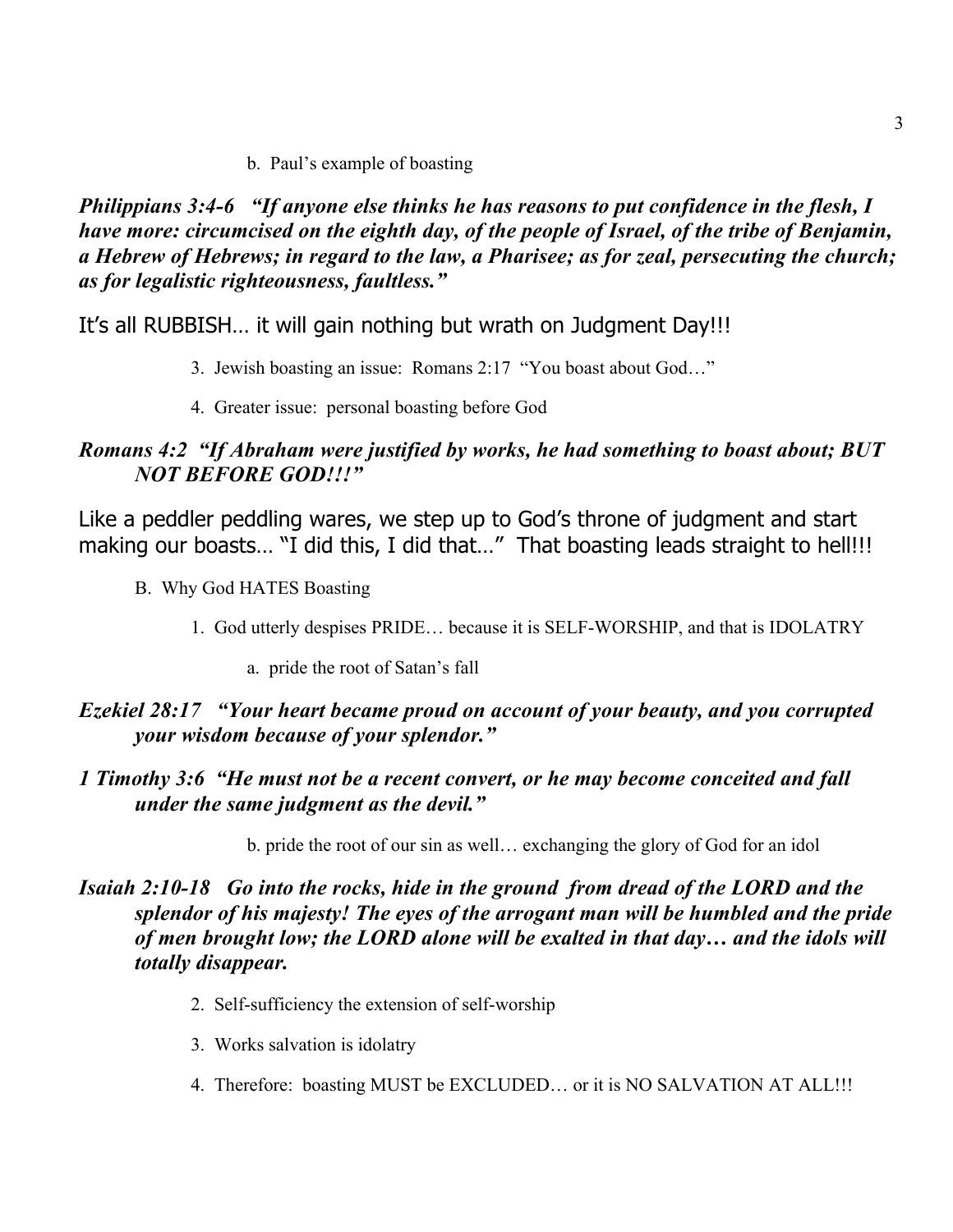## *1 Corinthians 1:28-30 "He chose the lowly things of this world and the despised things- and the things that are not--to nullify the things that are, 29 so that no one may boast before him. 30 It is because of him that you are in Christ Jesus"*

- C. How, Then, Is Boasting Excluded?
	- 1. God's salvation MUST destroy human pride/boasting
	- 2. The Law of works will NEVER do this… it actually increases guilt
	- 3. Faith alone excludes boasting… because faith is not a work

## *Ephesians 2:8-9 "For it is by grace you have been saved through faith, and this not of yourselves it is the gifts of God, not by works so that no one can boast."*

Luther: "Faith is not a work… Can anyone be found so foolish as to regard a promise he has received or an inheritance he has been given as a good work on his part?"

4. Faith is passive, looks outward, receives

NOTE: We are not justified BECAUSE of our faith, we are justified by and through our faith… it is merely a conduit; the cause of our justification (Rom. 3:21-26) is EXTERNAL TO US

- D. Justification By Faith ALONE
	- 1. Luther's addition: SOLA

#### *vs. 28 For we maintain that a man is justified by faith APART FROM observing the law.*

#### *Romans 4:5 "But to the man who DOES NOT WORK but trusts God who justifies the ungodly, his faith is credited to him as righteousness."*

- 2. Works of the Law brought for justification UTTERLY REPUGNANT to God
- 3. Such a strong tendency it must be repeated again and again

## III. Faith Alone Includes Jews and Gentiles

## *vs. 29-30 Is God the God of Jews only? Is he not the God of Gentiles too? Yes, of Gentiles too, since there is only one God, who will justify the circumcised by faith and the uncircumcised through that same faith*

A. Justification By Law Leaves Gentiles Out: "Dividing Wall" excluded Gentiles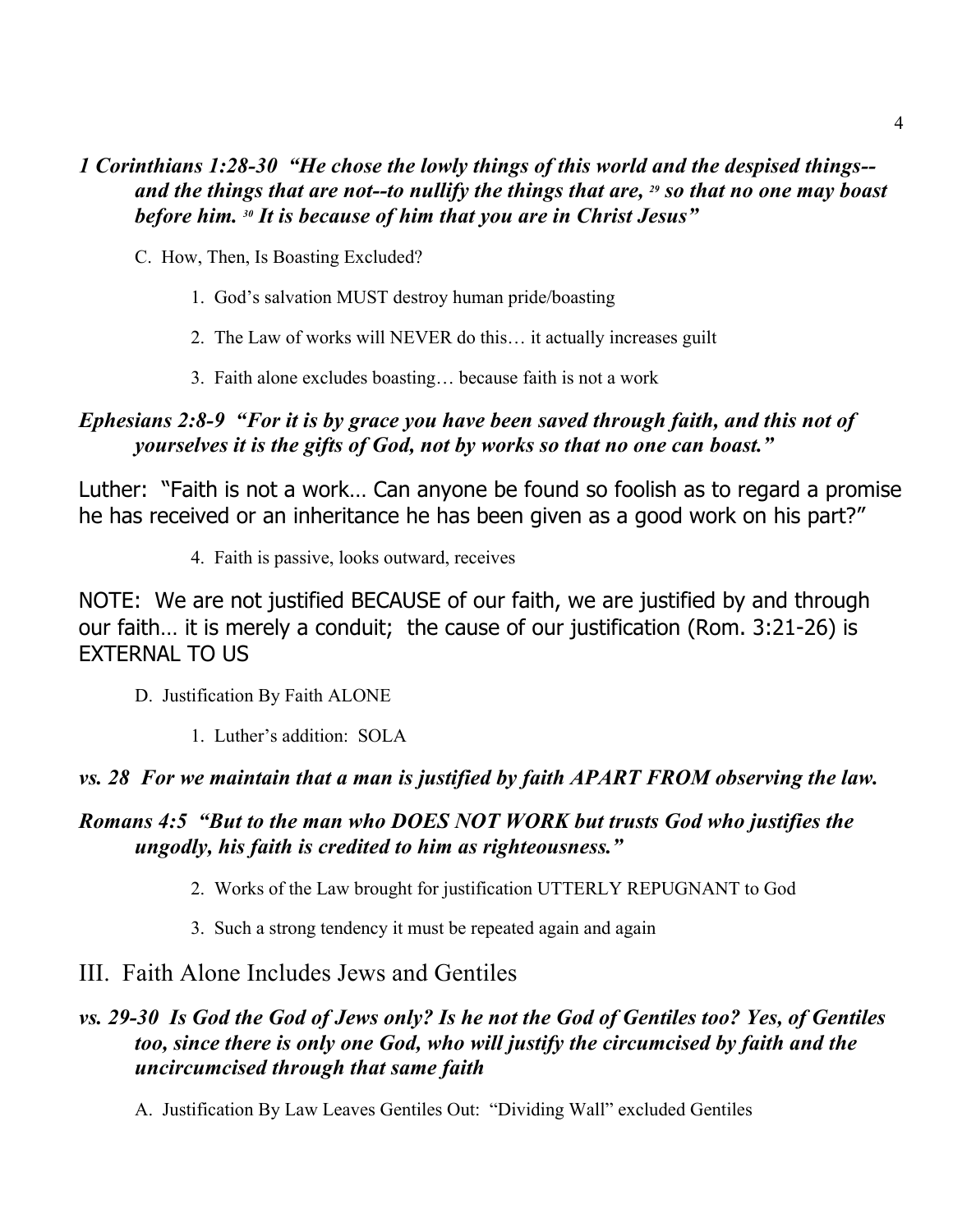Circumcision, dietary laws, marriage laws, worship laws… ALL excluded Gentiles

Piper: Old Testament religion by and large "Come & see"… NT "Go and tell"

B. Only One God: Creator of the World

1. The Shema: The Eternal Unity and Holiness of God

#### *Deuteronomy 6:4 "Hear O Israel, the Lord our God, the Lord is One."*

- 2. Polytheism: Every nation, every hill, every natural effect controlled by a god
- 3. God of the Jews is also God of the Gentiles
- 4. Modern paganism: God for me, and God for you
- C. Only One Way to God: Savior of the World
	- 1. One God and One Way
		- a. God COULD have made many ways… but HE DIDN'T
		- b. Christ's blood only entry

## *Hebrews 10:19-20 "Therefore, brothers, since we have confidence to enter the Most Holy Place by the blood of Jesus, by a new and living way opened for us through the curtain, that is, his body"*

c. Christ only mediator

## *1 Timothy 2:5 "There is one God, and one mediator between God and men, the man Christ Jesus."*

- 2. Romans 3:21-26… Justification, Propitiation, Demonstration… all through the Son
- 3. Exclusivity of Christianity… very unpopular!!

#### More & more inclusivity in American Christianity: controversy over IMB prayer guides

4. Modern paganism: one mountain, many paths, one spectacular view

#### **BUT…** *Acts 4:12 "Salvation is found in no one else, for there is no other name under heaven given to men by which we must be saved."*

D. Justification By Faith Alone Includes Jews and Gentiles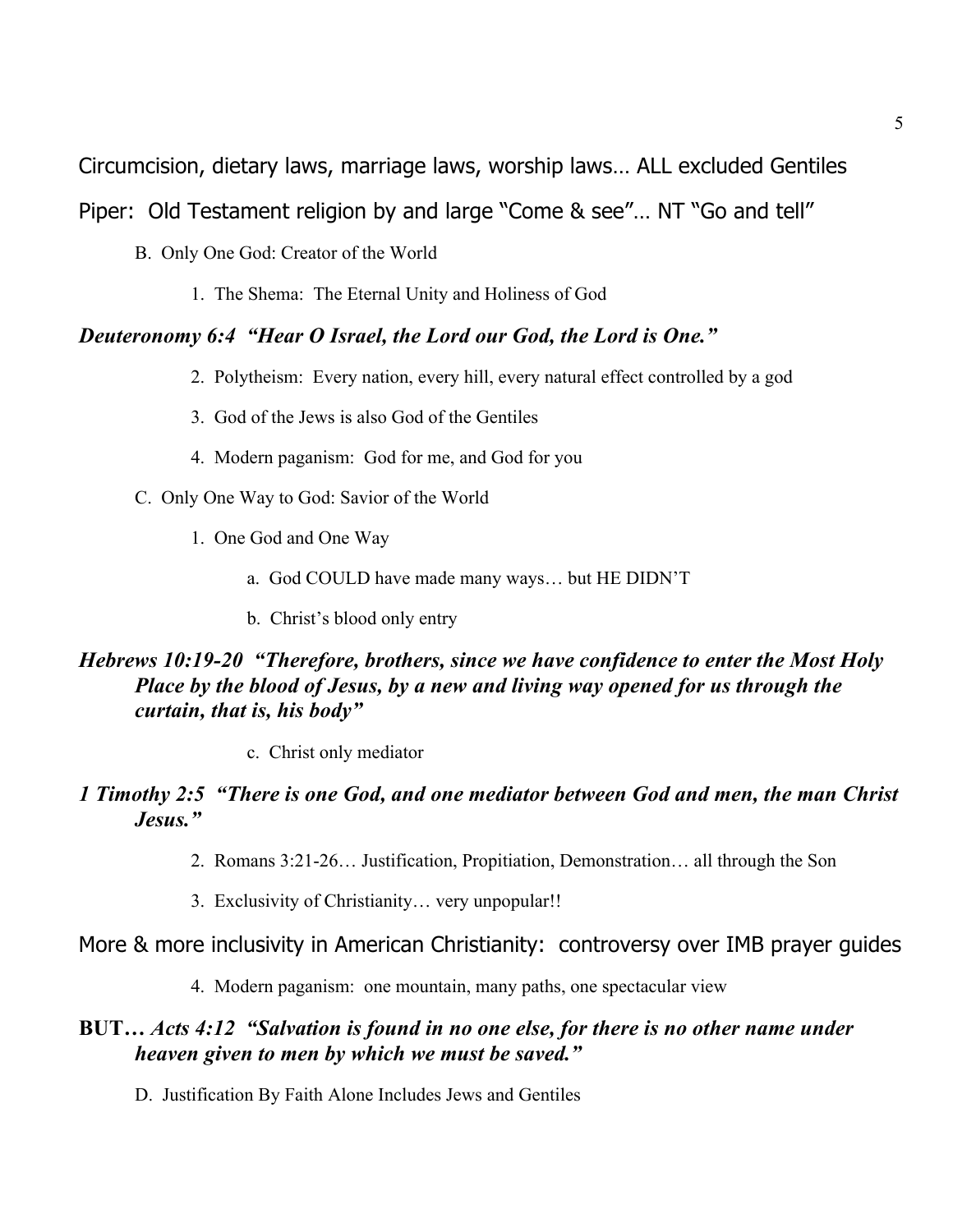- 1. Justification by faith alone includes all peoples
- 2. No special paths, no separate paths
- 3. One Gospel message for all the world
- E. Difficult for Jews to Accept
	- 1. God IS God of Jews only!!
	- 2. Gentile "dogs" excluded
	- 3. BUT "One new man", dividing wall gone
		- a. universal problem of sin… same everywhere; sin renders distinctions obsolete

#### *Romans 3:22 "There is no difference, for ALL have sinned and lack the glory of God…"*

b. so does Christ's atonement

## *Ephesians 2:11-22 For he himself is our peace, who has made the two one and has destroyed the barrier, the dividing wall of hostility by abolishing in his flesh the law with its commandments and regulations. He purpose was to create one new man out of the two …"*

Incredible power to destroy racism, all hostility based on national differences… everyone gets saved the same way!!

- 4. Danger of Dispensationalism
	- a. permanent separation between Jews and Gentiles
	- b. Gentiles in heaven, Jews on earth
	- c. two different paths

## IV. Faith Alone Establishes the Law

- A. Constant Attacks on the Law?
	- 1. Paul's statements

#### *Romans 3:20-21 "Therefore no one will be declared righteous in his sight by observing the law…. But now a righteousness from God, apart from law, has been made known….*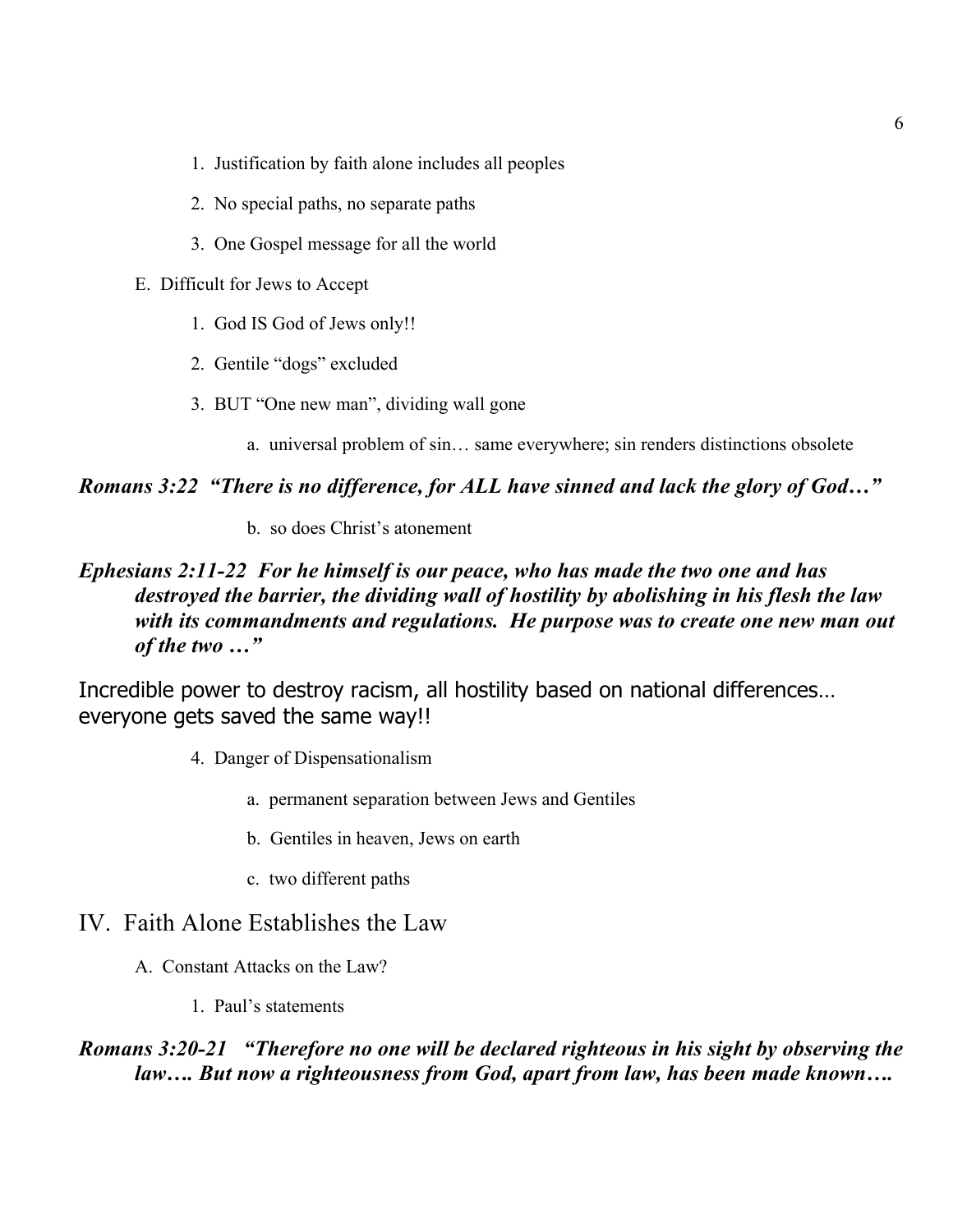*vs. 28 "For we maintain that a man is justified by faith apart from observing the law."*

2. But what about Christ?

a. Sermon on the Mount

## *Matthew 5:17-18 "Do not think that I have come to abolish the Law or the Prophets; I have not come to abolish them but to fulfill them. 18 I tell you the truth, until heaven and earth disappear, not the smallest letter, not the least stroke of a pen, will by any means disappear from the Law until everything is accomplished.*

b. YET… it shows Jesus & Paul on same track… both must answer same questions

It SEEMED that Christ was abolishing the Law & the Prophets… so he had to make the statement; so also it SEEMS that Christ's apostle Paul is abolishing the Law

- 3. Problem: if Law is nullified, why did God give it?
	- a. Gk. word "nullify" = "make of no account", "render purposeless"
	- b. does law have no purpose? Of course it has a purpose!! BUT NOT TO EFFECT **JUSTIFICATION**

## *Galatians 2:21 "I do not set aside the grace of God, for if righteousness could be gained through the law, Christ died for nothing!"*

- c. key issue here: what is the purpose of the Law
- B. No… Faith Alone Establishes the Law

#### *"Do we then make the Law as if it had no purpose at all? May it never be!!! On the contrary, we establish the Law."*

- 1. Justification by faith alone ESTABLISHES the Law
	- a. Paul's strong response: "May it never be!!!"
	- b. Paul's strong statement: Gk. for "establish"

#### Image: putting the Law on a permanent foundation… very similar to Christ

## *Matthew 5:18 I tell you the truth, until heaven and earth disappear, not the smallest letter, not the least stroke of a pen, will by any means disappear from the Law until everything is accomplished.*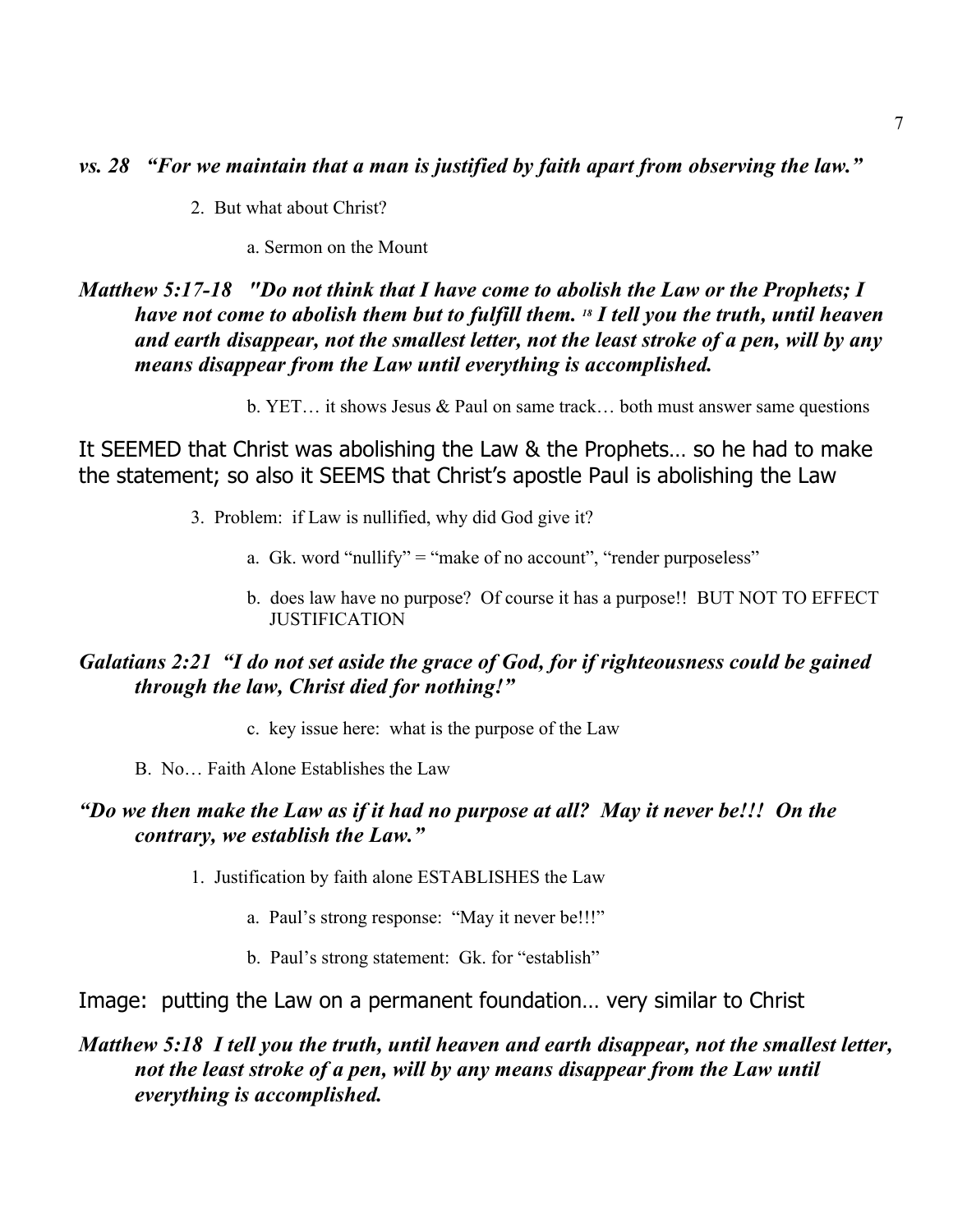Law has a permanent place in the salvation plan of God

2. Only gospel establishes the Law

a. Christ came to fulfill the Law

### *Matthew 5:17 "I did not come to abolish but to fulfill."*

- b. Christ's gospel then establishes the Law
- c. actually… ONLY this message establishes the Law

3. All other systems destroy the Law

- a. works righteousness NOT the point of Law
- b. God's cry through Isaiah

## *Isaiah 1:11-13 "The multitude of your sacrifices-- what are they to me?" says the LORD. "I have more than enough of burnt offerings, of rams and the fat of fattened animals; I have no pleasure in the blood of bulls and lambs and goats. When you come to appear before me, who has asked this of you, this trampling of my courts? Stop bringing meaningless offerings!*

c. David's cry to God

## *Psalm 51:16-17 "You do not delight in sacrifice, or I would bring it; you do not take pleasure in burnt offerings. The sacrifices of God are a broken spirit; a broken and contrite heart, O God, you will not despise."*

- d. common message: Law does not bring justification from sin!!
- e. therefore, using Law obedience to pay for sin actually destroys the Law
- C. How the Gospel Establishes the Law
	- 1. Christ's Perfect Fulfillment of the Law External to Us
		- a. active obedience

i) constantly, moment by moment under the Father's Law

*Galatians 4:4 "When the time has fully come, God sent his Son, born of a woman, born under the Law, to redeem those under the Law."*

*John 8:29 "I always do what pleases him."*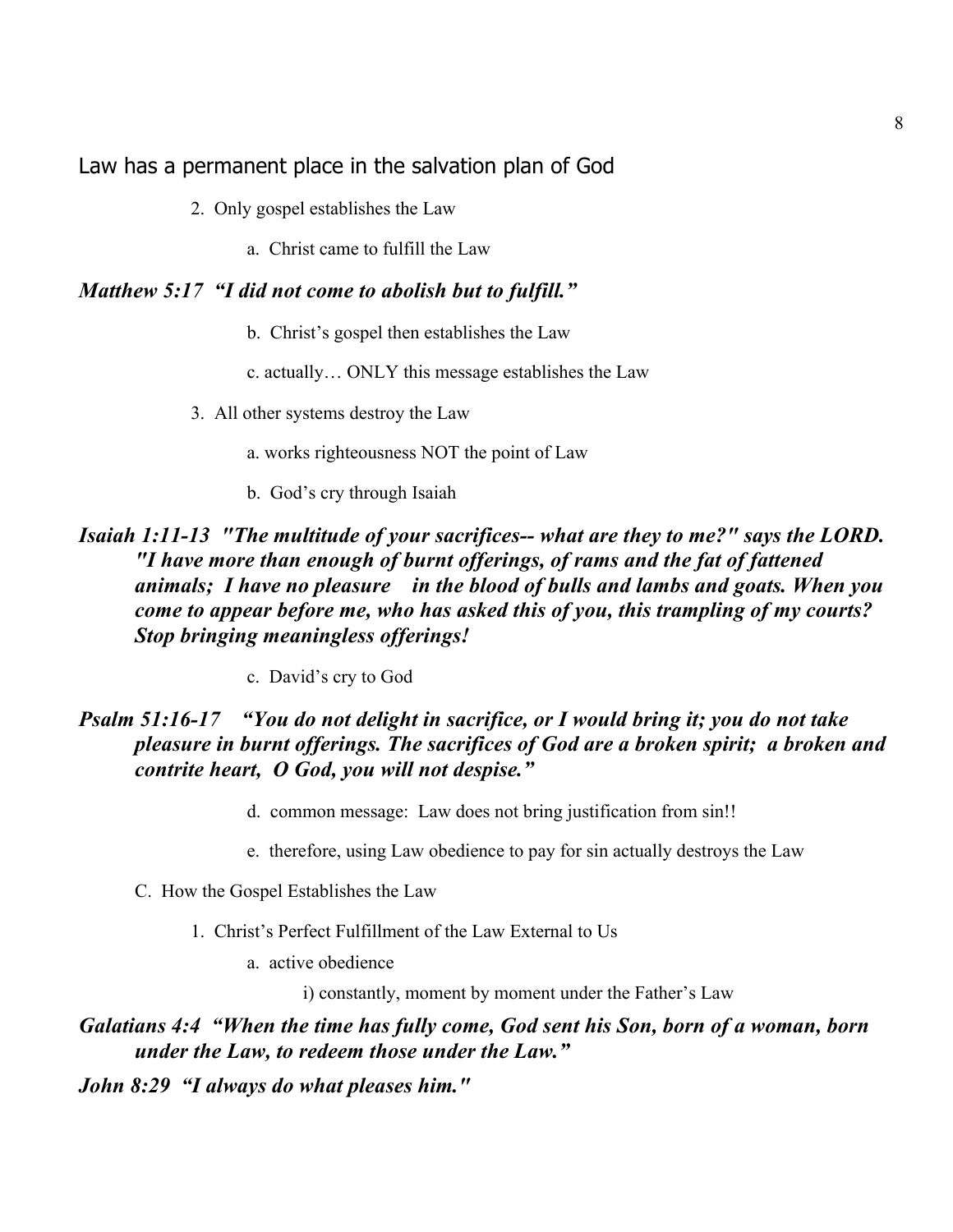*John 15:10 "I have obeyed my Father's commands and remain in His love."*

ii) most especially, in dying on the Cross

#### *Philippians 2:8 "And being found in appearance as a man, he humbled himself and became obedient to death-- even death on a cross!"*

b. passive demonstration: receiving Law's punishment on Cross

Every requirement of the Law fully upheld, every penalty fully paid for by the Cross… ONLY the CROSS upholds the Law

2. Christ's Fulfillment of the Law Within Us

- a. the Law which made a distinction between Jews & Gentiles is OVER
- b. BUT there is a Law which still remains… the Law of LOVE

*Love the Lord with all your heart, soul, mind, and strength. Love your neighbor as yourself.*

*Romans 13:8-10 …he who loves his fellowman has fulfilled the law. The commandments, "Do not commit adultery," "Do not murder," "Do not steal," "Do not covet," and whatever other commandment there may be, are summed up in this one rule: "Love your neighbor as yourself." Love does no harm to its neighbor. Therefore love is the fulfillment of the law.*

c. BUT these are the very Laws we've never been able to fulfill

d. CHRIST fulfilled them in His life, and now fulfills them in US by His Spirit

## *Romans 8:1-4 …in order that the righteous requirements of the law might be fully met in us, who do not live according to the sinful nature but according to the Spirit.*

The Gospel alone enables us to fulfill Gods enduring law of love… by faith, through the power of the Holy Spirit… WE ESTABLISH THE LAW!!!

- V. Summary and Application
	- A. Summary
		- 1. Transition: clear statement of Gospel (3:21-26) to clear understanding BY FAITH ALONE
		- 2. Three additional aspects:
			- a. Faith alone excludes boasting